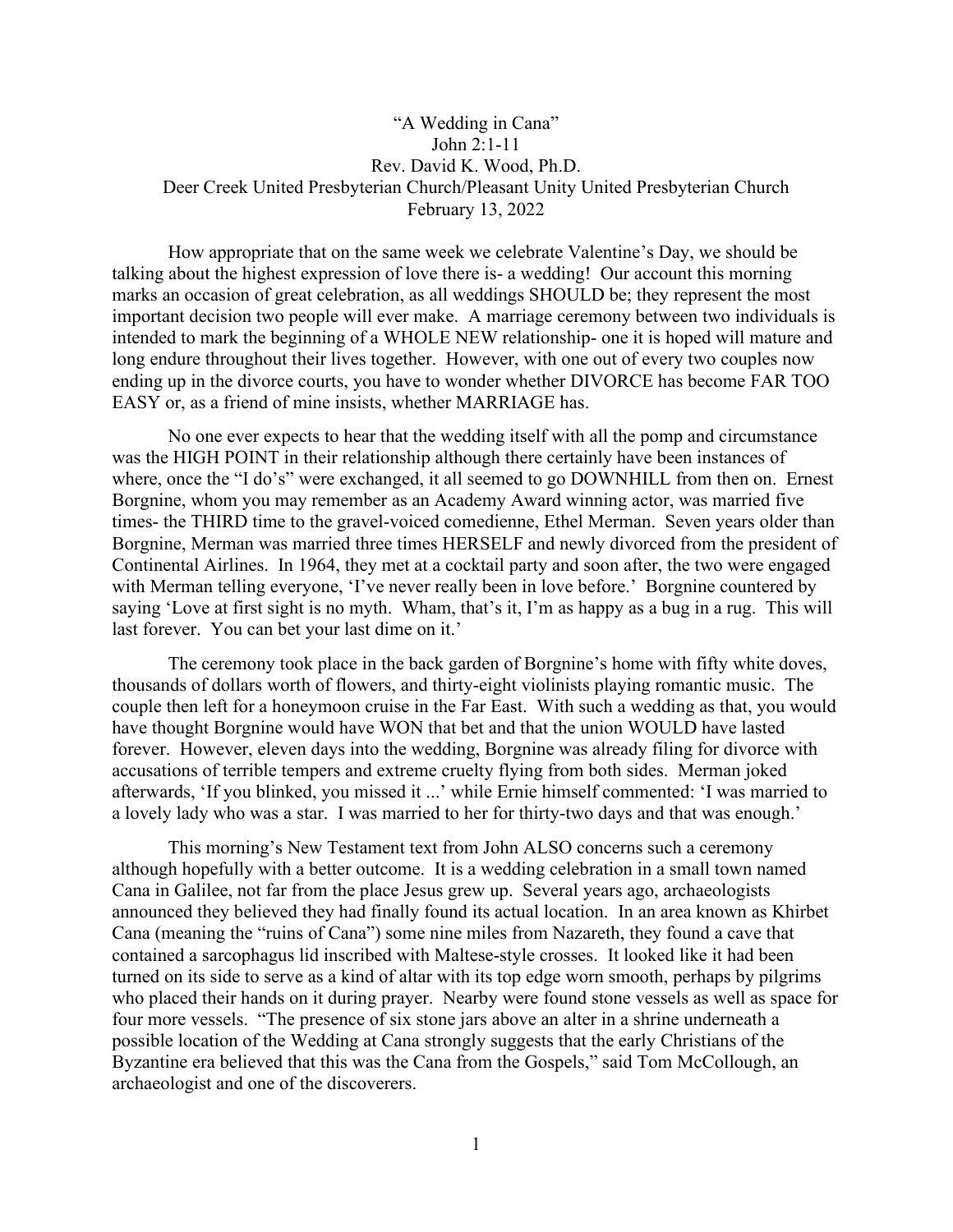In my former pastorate in Crown Point, Indiana, the county courthouse was located just down the street from the church; it was a 150 year-old architectural behemoth listed in the national historic registry list. For most of its history, it was MORE well known as a wedding chapel of sorts, where people could come and get married without having to go through a specified waiting period. You only had to show up, pay the fee, and a couple could instantly be pronounced "man and wife," just like in Las Vegas. So scores of people would drive to Crown Point from Chicago, some thirty miles away, who didn't want to have to WAIT before exchanging their "I do's." On display there, you could see the actual wedding license of Rudolph Valentino and it was said that Muhammed Ali and the parents of Michael Jackson got hitched there as well.

In contrast to the way weddings were carried out in Crown Point, marriages in CHRIST'S day were a long and complicated affair. The wedding was preceded by a betrothal which if ever broken required the same procedure as one going through a divorce. The nuptials took place on a Wednesday if the bride was a virgin and a Thursday if she was a widow. They were often held in the evening with the bridegroom and his friends going in a torchlight procession to the home of the bride. Only the bridegroom and his closest friends entered the bride's home while the others waited outside for them. Once inside, that's when the actual wedding ceremony took place. Then there was another procession, this time with all those interested in going to the home of the bridegroom. Here the marriage feast was held and this was often a very lengthy affair that might go on for as long as a week.

This wedding scene actually serves as Jesus's coming out party. He had just been baptized and was now ready to inaugurate his ministry. And where does his ministry BEGIN- at a wedding feast where he changes the old into something new. According to our account, the real drama occurs when the host runs low on wine and Mary takes it upon herself to make sure that more is supplied. She approaches Jesus and asks, "There's no more wine. Is there anything you can you do about it?" Now keep in mind she's not asking Jesus to turn water into wine here. She REALLY wants him to run down to the local liquor store and procure more alcoholic beverage in order to save the host from any humiliation, as I'm sure the hosts of many SuperBowl parties just may be doing THEMSELVES later on this evening. That they had run out of wine was indeed a huge embarrassment for the host, and Mary takes it upon herself to see that this doesn't ruin the celebration. We are told that Jesus first instructs the servants to fill up six water jars, each capable of holding up to 20 gallons of water. These jars had been standing there empty to be used for Jewish purification rites.

When I was growing up, my father would return from the grocery store with a package of effervescent drink tablets called Fizzies which were quite popular during the 1950's and 60's. You would drop one into a glass of plain water and it would begin bubbling and fizzing like an Alka Seltzer until the water was transformed into a strange fruit-flavored drink- cherry, orange, root beer, and the like. I remember my father telling me that if I swallowed the fizzy and then drank water on top of it, my stomach would explode, so you can bet I never tried to put one of them into my mouth. Truthfully though, I did enjoy the fizzing action more than the drink itself which I thought tasted pretty terrible.

Well, Jesus doesn't just insert an additive to the water like Fizzies to change the taste of it. Rather, he made something altogether DIFFERENT out of the water- he made NEW WINE out of it, and he did so in OLD CONTAINERS! This new wine was in fact SO superior to the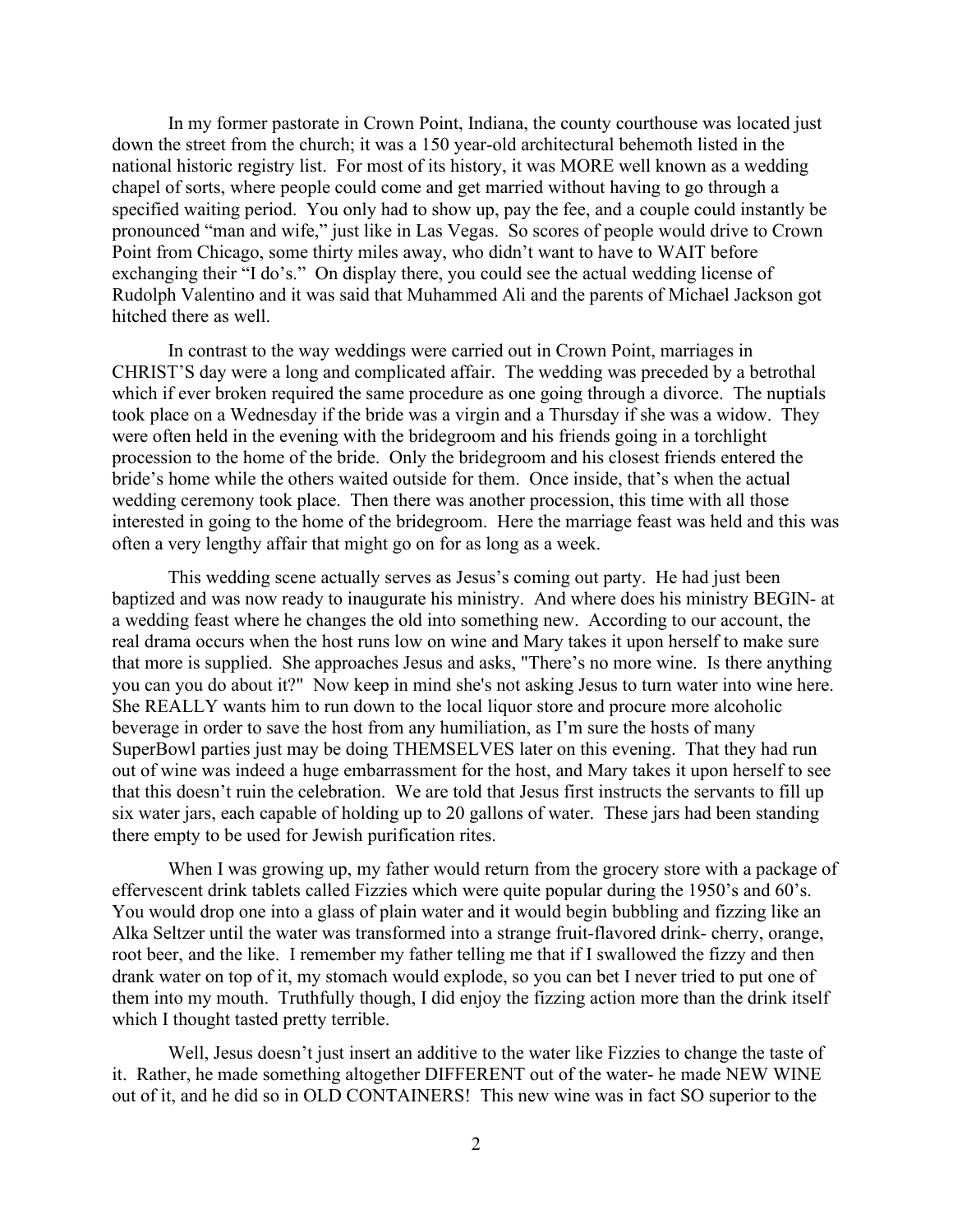ORIGINAL wine which the celebrants had been drinking that upon tasting it, the master of ceremonies could not believe that the BEST wine had been saved for last. Where the usual practice was for people to put out their best wine at the beginning, when the guests were still sober and their palates sensitive, after awhile it would get to the point where most of the celebrants would be drunk so that it wouldn't matter HOW the wine tasted to them.

Well what IS this new wine that Jesus has come to bring? Whatever it is, John is not only telling us that the wine Jesus provides is abundant, but it is of such SUPREME quality that there is nothing quite like it. A number of New Testament references picture the kingdom of God in terms of a great banquet, specifically a wedding feast overflowing with much fine wine. Jesus told his disciples that many would come from east and from west to sit at table with Abraham, Isaac, Jacob and all the prophets in the kingdom of God. He told a parable in which the kingdom of heaven was compared to a king who threw a great marriage feast for his son. He sent his servants out to call those who had received invitations to it, but they all had excuses why not come. Therefore he threw the feast open to ANYONE who wanted to come. Then in Revelation, the people of God were told to rejoice and give God glory for it was time for the Marriage Supper of the Lamb, that the Bridegroom—Jesus Christ--and the Bride—the Church have made themselves ready for the great occasion. In other words, the kingdom of God is described as a great celebration, a wonderful feast filled with the wine of abundance and joy and peace. Like most marriage celebrations where there is much dancing and laughter, fellowship and delight, THIS is what the kingdom of God is MEANT to be- certainly not a lot of angels hanging around strumming harps. As Paul told the church in Rome, "For the kingdom of God is not meat and drink; but righteousness, and peace, and joy in the Holy Spirit."(Rom. 14:17)

It is important for us to understand just how significant this scene of Jesus performing his very first miracle at a wedding really IS. What we witness here is that the very FIRST thing he does as God's appointed Deliverer is to publicly demonstrate through this act of changing water into wine how his ministry will usher in a transformation unlike any they had ever seen. It will inaugurate a whole new era in people's relationship with God and with each other and the way they celebrate that relationship- one which will extend well beyond THIS world and into the next. The old wine had run out and Christ the Messiah was here to bring the new. This new wine had been created in the "old" vessels of the Jewish purification rites, symbolizing that the traditionalism and legalism represented by Judaism and the Law were now obsolete. The ancient system of sacrifices and law-keeping was about to be toppled and replaced by a new freedom in the spirit that the people had never known before.

The REAL miracle in our story is not that Jesus turns a pot full of water into the finest of chardonnays. Rather, as a transformation takes place between the bride and the groom by entering into a deep and abiding relationship with each other- the taking of two very separate and unique lives and the making of them as one—so TOO does Christ promise a transformation to take place in OUR lives as we enter into a deep and abiding relationship with HIM. Thus the marriage that took place in Cana was actually meant to point to something even GREATER than a festive wedding in a small town in Galilee- it anticipates the marriage that will eventually take place between Christ and his CHURCH. For John, it serves as a sign of how once WE enter into a marriage covenant with our Lord, we can experience a whole NEW life with an entirely NEW future OURSELVES. By experiencing the grace and the love that comes from One who walks beside us day-after-day and even takes up residency in our heart, then, just like that marriage couple, we become completely new persons AS WELL. As St. Paul wrote in his second epistle